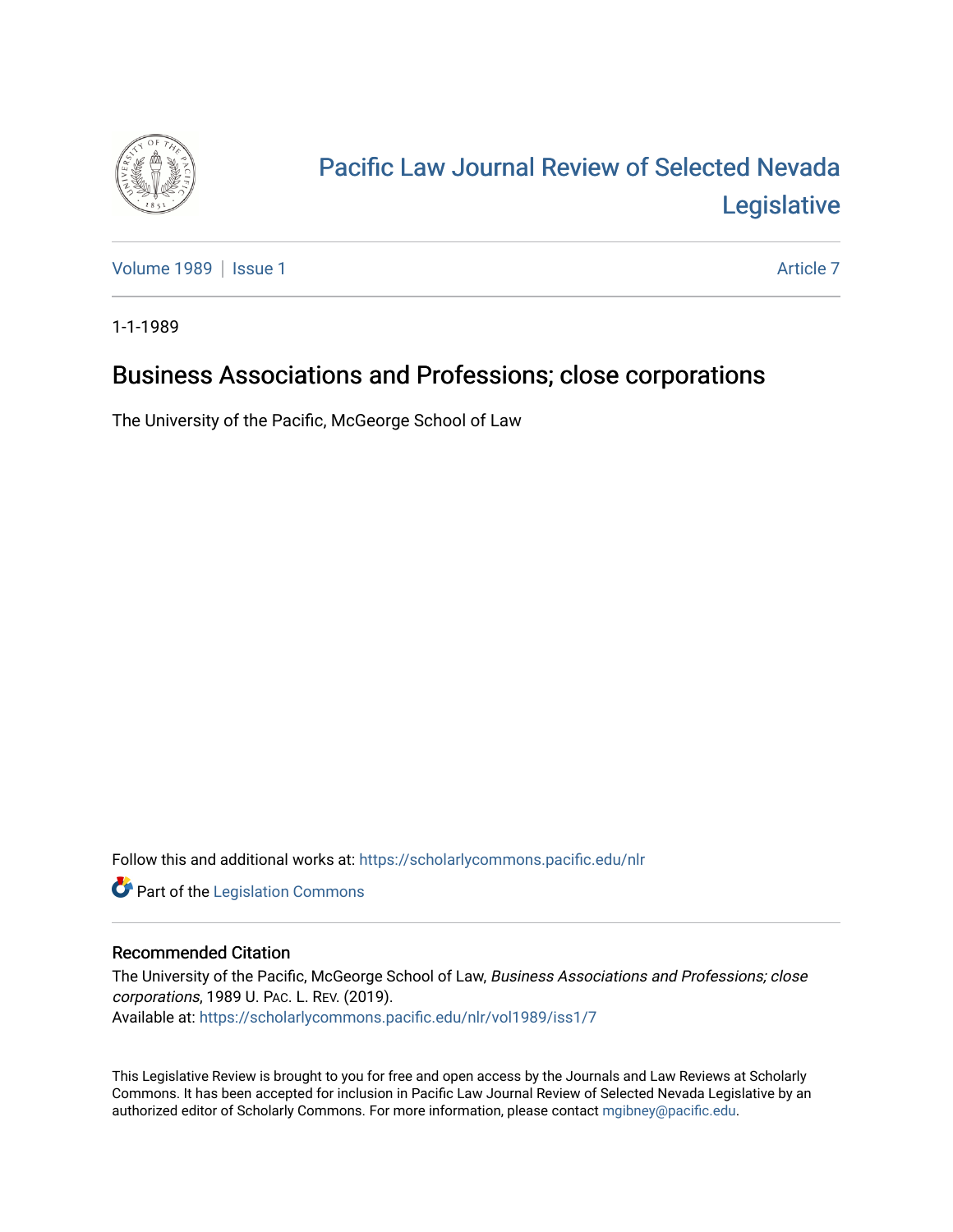### **Business Associations and Professions**

#### **Business Associations and Professions; close corporations**

NEV. REV. STAT. § \_\_. (new); §§ 14.020, 78.019, 78.030, 78.050, 78.090, 78.097, 78.110, 78.160, 80.010, 80.070, 80.130, 273.010, 273.030 (amended).

SB 389 (Committee on Judiciary); 1989 STAT. Ch. 440

#### CREATION OF A CLOSE CORPORATION

Chapter 440 authorizes the creation of statutory close corporations.1 The party organizing the close corporation must comply with the requirements of existing law for the creation of private corporations;2 in addition, all stock issued by the close corporation must be represented by stock certificates, and no more than thirty persons may be record holders of the shares.<sup>3</sup>

The transfer of stock in a close corporation must be limited by restrictions contained in the articles of incorporation, the corporate bylaws, a stockholder's agreement, or a voting trust agreement. <sup>4</sup> Chapter 440 prohibits a close corporation from making a public offering of its stock.<sup>5</sup>

(West Supp. 1989) (definition of public stock offering).

*Review of Selected Nevada Legislation* 5

I. 1989 Nev. Stat. ch. 440, sees. 1-34, at 940-53 (amending NEv. REv. STAT. §§ 14.020, 78.019, 78.030, 78.050, 78.090, 78.097, 78.110, 78.160, 80.010, 80,070, 80.130, 273.010, 273.030) (providing for the creation and administration of close corporations).

<sup>2.</sup> *Id.* sec. 3, at 941 (incorporating NEV. REV. STAT. §§ 78.030-.055) (requiring filing, and specifying the contents of articles of incorporation, and prohibiting the use of certain

corporate names). 3. */d.* Treasury shares need not be represented by stock certificates. */d. See* NEv. REv. STAT. §§ 78.283 (1987) (definition of treasury shares); 78.235 (1987) (defining purpose and contents of stock certificates). Stock held as community property, in joint tenancy, or as tenants in common is treated as being held by one stockholder for establishing the number of holders of record. 1989 Nev. Stat. ch. 440, sec. 3, at 941 (enacting NEv. REv. STAT. §\_.\_), <sup>0</sup> 4. 1989 Nev. Stat. ch. 440, sec. 3, at 941 (enacting NEV. REV. STAT. § <u>\_\_\_</u>. *See See n*. 1989 Nev. Stat. ch. 440, sec. 3, at 941 (enacting NEV. REV. STAT. § \_\_\_.\_\_). See

also id. sec. 7, at 942 (enacting NEV. REV. STAT. \_\_\_\_\_\_\_) (restrictions on transfer of stock). *5. /d.* sec. 3, at 941 (enacting NEv. REv. STAT. § \_,\_), *See also* 15 U.S.C.A. § 77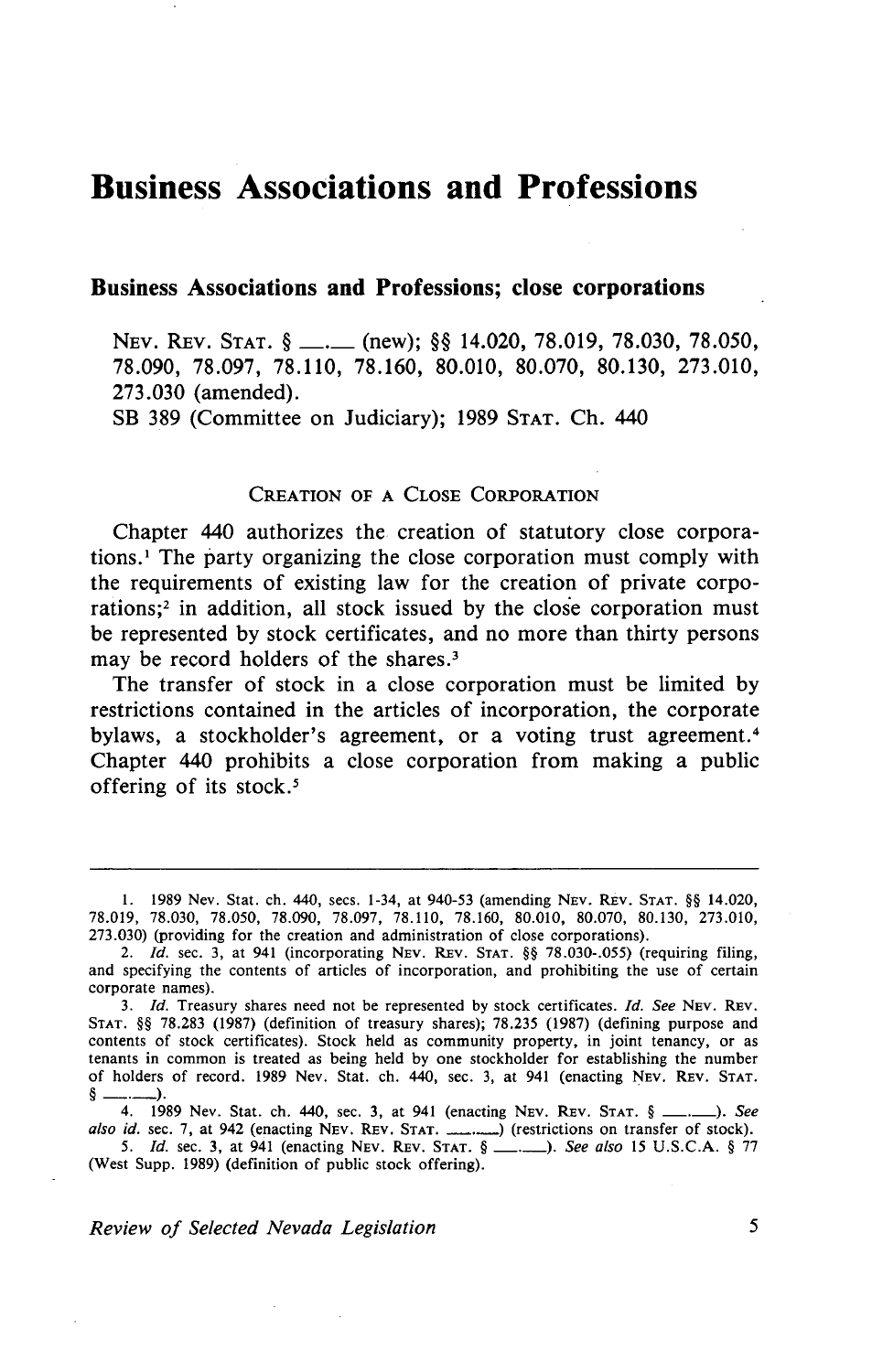The articles of incorporation of a close corporation must carry a heading stating the corporate name and indicating the corporation's status as a close corporation.<sup>6</sup> An existing corporation<sup>7</sup> may become a close corporation by amending its articles of incorporation to include a statement that the corporation elects to become a close corporation. 8 The amendment must be approved by the holders of at least two-thirds of each voting class of stock. <sup>9</sup>

#### CLOSE CoRPORATION SHAREs

Chapter 440 requires all stock certificates of a close corporation to include a specified notice concerning the rights of stockholders. <sup>10</sup>

If a close corporation has included the notice regarding shareholders' rights on its stock certificates, any person with an interest in the shares of the corporation is bound by all the documents mentioned in that notice.<sup>11</sup>

Transfer restrictions<sup>12</sup> on shares in a close corporation are valid if they are contained in the articles or certificate of incorporation, the bylaws, or in a shareholders' or voting trust agreement.<sup>13</sup> If a

8. 1989 Nev. Stat. ch. 440, sec. 4, at 941 (enacting Nev. Rev. Stat. § \_\_\_\_\_). In order to become a close corporation, the corporation must also meet other requirements imposed by Chapter 440. *Id. See id.* secs. 2-3, at 940-41 (enacting Nev. REV. STAT. §<br>------------------) (requirements for formation of a close corporation). *See also supra* notes 1-7 and accompanying text (formation of a close corporation).

9. *Id.* sec. 4, at 941 (enacting NEv. REv. STAT. § \_.\_). The articles of incorporation or bylaws may require a higher proportion of voter approval. Id.

10. *Id.* sec. 6, at 941-42 (enacting Nev. Rev. STAT. § \_\_\_.\_\_). This notice is identical to that required by the RMBCA. *Compare id. with* REv. MODEL BUSINESS CORP. AcT, STATUTORY CLOSE CoRP. SuPP. § IO(a) (1984).

11. 1989 Nev. Stat. ch. 440, sec. 6, at 941-42 (enacting NEv. REv. STAT. § \_.\_). If the corporation has not complied with the notice requirement, persons claiming an interest in the shares are bound only by those documents of which they, or the person through whom they are claiming an interest, have actual knowledge. *Id.* This provision is identical to that of the RMBCA. *Compare id. with* REv. MODEL BuSINESS CoRP. AcT, STATUTORY CLosE CoRP. SuPP. § 10(d) (1984). Upon written request, a close corporation must provide any shareholder with free copies of any documents containing provisions restricting the transfer of shares or voting rights to shareholders. 1989 Nev. Stat. ch. 440, sec. 6, at 941-42 (enacting Nev. Rev. STAT.  $\S$  \_\_\_\_\_\_\_\_).

12. *See generally* NEv. REv. STAT. § 78.242 1-5 (1987) (restrictions on transfer of corporate securities).

13. Any attempt to transfer close corporation stock in violation of a transfer restriction is ineffective, unless either the corporation did not provide the required notice of shareholders' rights, or the restriction is found unenforceable by the court. 1989 Nev. Stat. ch. 440, sec. 8, at 943 (enacting NEV. REV. STAT.  $\S$  \_\_\_\_\_\_). If the transfer is not held ineffective, the corporation has the option to repurchase the shares from the transferee at the same price and

6 *Pacific Law Journal* 

<sup>6. 1989</sup> Nev. Stat. ch. 440, sec. 3, at 941 (enacting Nev. Rev. Stat.  $\S$  \_\_\_\_\_\_\_). Chapter 440 also requires the articles of incorporation to specify the qualifications of stockholders and the classes entitled to be holders of record. *Id.* 

<sup>7.</sup> *See* NEv. REv. STAT. §§ 78.030-.055 (1987) (formation of a private corporation).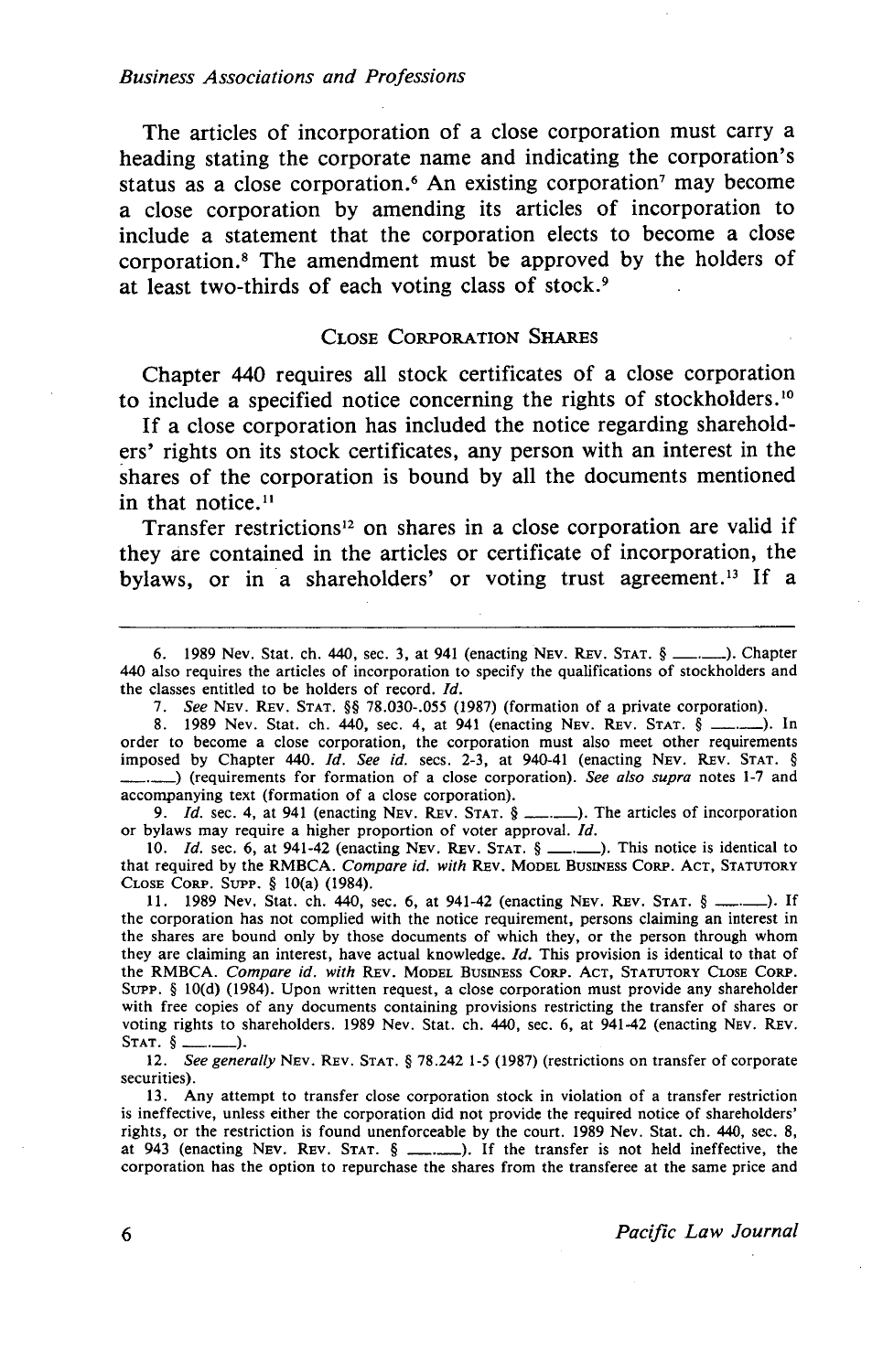transferee of stock in a close corporation has knowledge that the transfer violates a transfer restriction, the corporation may deny the transfer; however, if all the stockholders consent to the transfer, it is effective in spite of any restrictions.<sup>14</sup> A court may enjoin any transfer of stock that is contrary to a lawful restriction on transfer, and may enjoin any public offering of stock of the close corporation.<sup>15</sup>

#### TERMINATION OF CLOSE CORPORATION STATUS

Corporations may end their close corporation status by amending their articles or certificate of incorporation to remove the close corporation designation. 16 A close corporation which violates or fails to maintain compliance with any of the provisions of Chapter 440 will lose its status, unless the corporation files a certificate with the Secretary of State<sup>17</sup> indicating the requirement is presently inapplicable.18 The corporation must also act to remedy the situation that threatens its close corporation status.<sup>19</sup> If a suit is brought against a close corporation, the court may issue orders designed to prevent the loss of status, or may enjoin any act by the corporation or by a stockholder that would terminate the close corporation status.<sup>20</sup>

15. *ld.* sec. 10, at 943-44 (enacting NEv. REv. STAT. § \_.\_).

17. A copy of the certificate must also be provided to each shareholder. Id. sec. 10, at 943-944 (enacting NEv. REv. STAT. § -·->·

18. Jd. The certificate must be filed within 30 days after the provision is violated or ceases to be in effect, or within 30 days after the discovery of the violation by the corporation, whichever is later. *ld.* 

19. *Id*.

20. *ld.* 

*Review of Selected Nevada Legislation* 7

terms that the transferee purchased the shares. *Id.* This language is similar to the provisions of the RMBCA. *Compare id. with* REv. MODEL BUSINESS CoRP. AcT, STATUTORY CLOSE CoRP. SuPP. § 13(a)-(b) (1984).

<sup>14. 1989</sup> Nev. Stat. ch. 440, sec. 6, at 941-42 (enacting NEv. REv. STAT. § \_.\_). The corporation must notify the transferee, and give reasons for its refusal to register the transfer. *Id.* Restrictions on stock transfers contained in the articles or certificate of incorporation, bylaws, shareholders' agreements, or voting trust agreements do not apply to transfers to the corporation or other shareholders of the same class of shares. *Id.* sec. 7, at 942 (enacting NEV. REV. STAT.  $\S$  \_\_\_, \_\_\_). Transfer restrictions do not apply to transfers incident to death, transfers to bankruptcy trustees, transfers by merger or exchange, or to transfers by a pledge serving as collateral for a loan when voting rights are not included in the transfer. Id.

<sup>16.</sup> *Id.* sec. 9, at 943 (enacting NEV. REV. STAT. § \_\_\_\_\_\_). The close corporation status may also be terminated by removing the transfer restrictions from the shares and the restrictions on record ownership contained in the articles or certificate of incorporation. *!d.* Any amendment of the certificate or articles of incorporation must be by at least two-thirds of the voting shares of each class of stock. Jd. If the certificate or articles require more than two-thirds of the votes to discontinue the status, that provision must be met. *Id.* A corporation that terminates its status as a close corporation is subject to ·the provisions governing private corporations. *Id.* sec. 17, at 946 (enacting NEV. REV. STAT. § \_\_\_\_\_\_).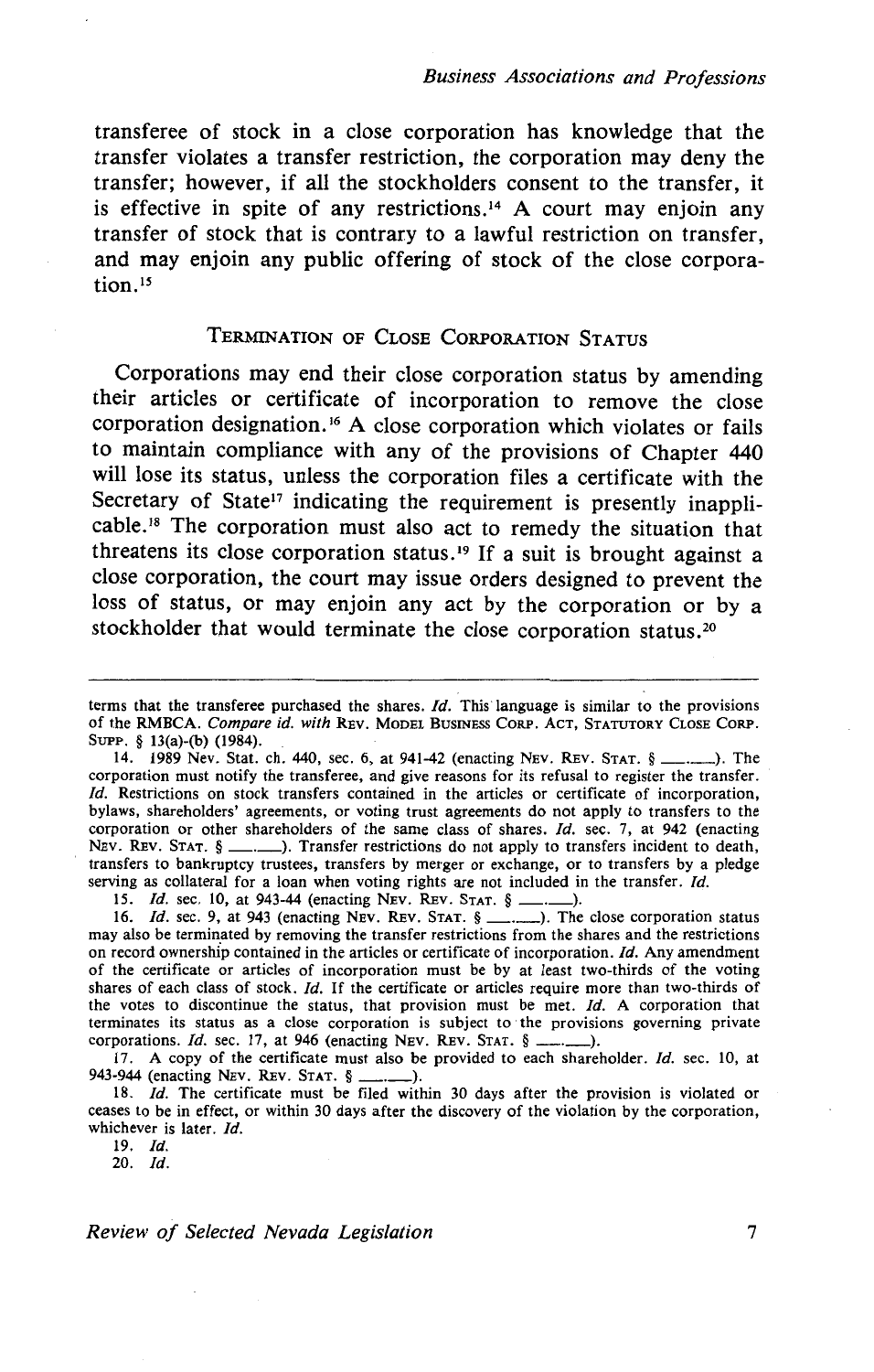#### GOVERNANCE OF CLOSE CORPORATIONS

Chapter 440 allows all the voting shareholders, upon their unanimous written agreement, to realign the powers of the corporation and directly manage its business affairs. 21 Shareholders may agree to eliminate the board of directors.<sup>22</sup> When operating without a board of directors, the shareholders assume, and may delegate, all corporate powers. 23 The shareholders may vote to reconvene a board of directors, but only by a two-thirds vote of each class of shares. <sup>24</sup>

The shareholders of a close corporation may agree to restrict the power of the board of directors, or agree to terms that create a quasi-partnership relationship among themselves.<sup>25</sup> An agreement restricting the powers of the board of directors will exempt the directors from liability, and shift the liability to those who have assumed the board's responsibilities.<sup>26</sup> The failure of a close corporation to follow normal corporate formalities is not a ground for piercing the corporate veil.<sup>27</sup>

The articles of incorporation of a close corporation may grant individual shareholders the right to dissolve the corporation. *28* If a

22. 1989 Nev. Stat. ch. 440, sec. 11, at 944 (enacting Nev. Rev. Stat. § ..... Agreements eliminating the board of directors are not valid unless the articles of incorporation reflect the agreement. *Id.* In order for the corporation to act without a board of directors, the certificate of incorporation must be amended by a unanimous vote of all shareholders (including those not entitled to vote) or by all subscribers if no shares have been issued.  $Id$ . sec. 12, at 944-45 (enacting Nev. Rev. STAT. § \_\_\_.\_\_).

23. *!d.* The shareholders have the power to approve actions which formerly required the approval of the directors, but any actions which formerly required a particular majority vote of the directors may only be approved by the same vote of the shareholders. *!d.* The shareholders may also appoint one or more shareholders as designated directors to sign documents. *!d. See infra* note 25-26 and accompanying text (discussing corporate liability).

24. */d.* Shareholders may vote to reconvene the Board of Directors, whether or not the shareholders have voting rights. */d.* 

25. *Id.* sec. 11, at 944 (enacting NEV. REV. STAT.  $\oint$  ... ). Directors' votes may also be subject to proxies or weighted voting rights. *Id. See generally* NEv. REv. STAT. §§ 87.060- .430 (1987) (describing nature of partnership and relation of partners to one another).

26. 1989 Nev. Stat. ch. 440, sec. 11, at 944 (enacting Nev. Rev. Stat. § ... NEv. REv. STAT. § 78.145 1-3 (1987) (defining directors' liability for false or fraudulent statements). *See also* Yochum v. Davis, 98 Nev. 484, 653 P.2d 1215 (1982) (statute of limitations similar to that provided by Nevada Revised Statutes section 78.145, considered a valid defense).

27. 1989 Nev. Stat. ch. 440, sec. 15, at 945 (enacting Nev. Rev. Stat.  $\S$  \_\_\_\_\_\_). This language is similar to the provisions of the RMBCA. *Compare id. with* REV. MODEL BUSINESS CoRP. AcT, STATUTORY CLOSE CORP. SUPP. § 25 (1984).

28. 1989 Nev, Stat. ch. 440, sec. II, at 944 (enacting NEv. REv. STAT. §\_.\_).The dissolution may be at will or may be triggered by certain events, depending upon the provisions

<sup>21.</sup> */d.* sec. II, at 944 (enacting NEv. REv. STAT. § \_.\_). *See* Zion v. Kurtz, 50 N.Y.2d 92, 405 N.E.2d 681, 428 N.Y.S.2d 199 (1980) (upholding a shareholder agreement limiting the directors' powers even though the agreement was not mentioned in the articles of incorporation). A close corporation is required to hold an annual meeting only if a shareholder requests the meeting in writing. *Id.* sec. 13, at 945 (enacting NEV. REV. STAT.  $\S$  \_\_\_, \_\_). The meeting must be held within 30 days. Id.